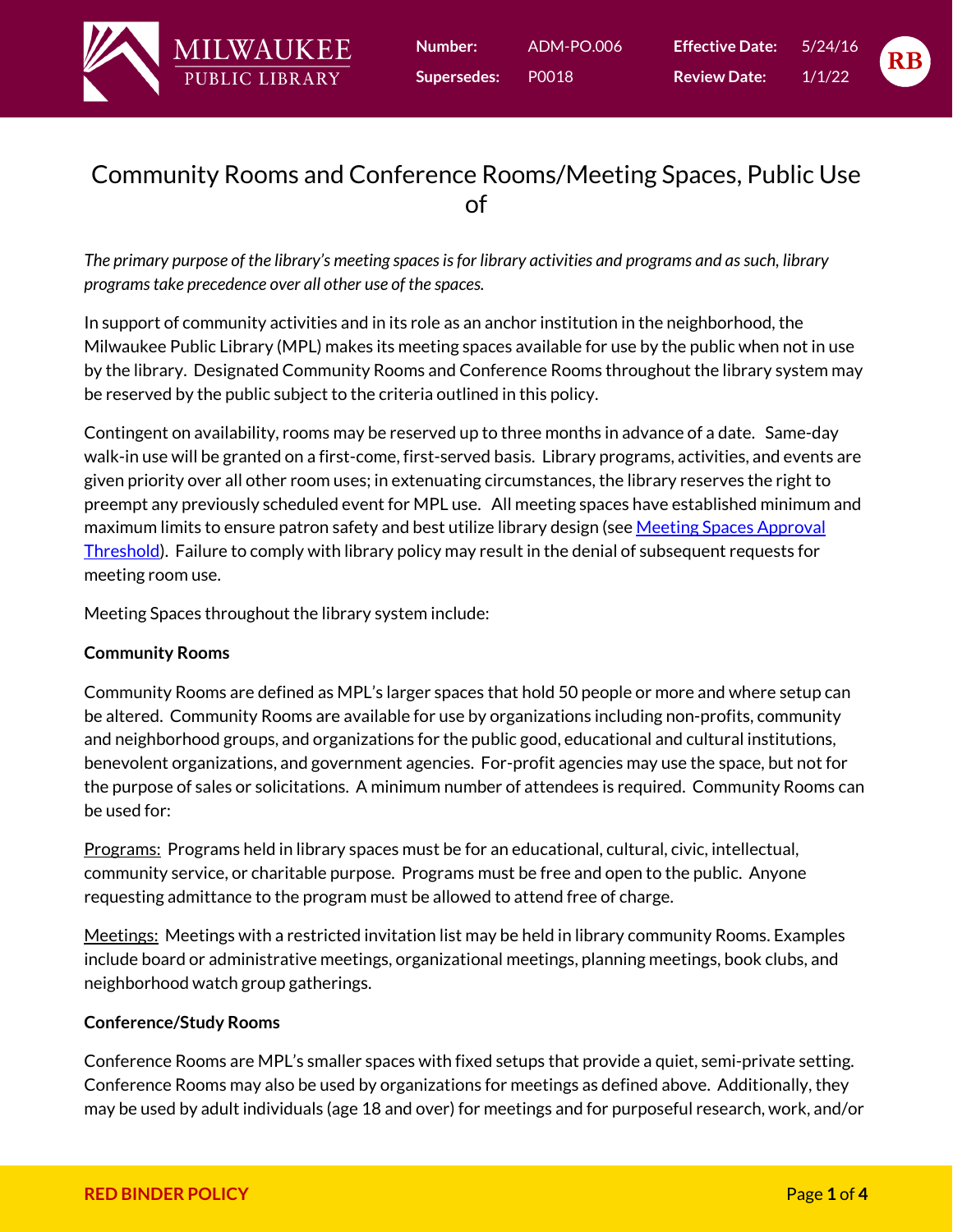study. These Rooms are not suitable for public programs, and meetings do not have to be open to the public. Maximum room capacities will be enforced. Examples include a staff meeting for an organization or a free tutoring session.

#### **Prohibited Uses**

- Money‐making or commercial activities including monetary solicitation. The use of the meeting spaces shall not result in financial gain to the community room user or the organization. No profit can be earned from an event held at the library.
- Programs or meetings where an admission fee is charged or raffle held; or those where donations, collections, or fees of any kind are taken.
- Activities involving the sale, advertising, or promotion of products or services or programs, including compilation of mailing lists for any type of future solicitation.
- Social functions or personal/family activities including family reunions, showers, birthday, or other celebrations.
- **•** Entertainment or recreational purposes.
- Unlawful activity.

#### **Parameters**

Rooms may be used during library open hours. No one can be admitted to a building before open hours and the meeting or program must terminate and everyone must be out of the building 15 minutes prior to close. To ensure equitable access to meeting spaces, room use is limited to five (5) hours per use, and up to a collective maximum of twelve (12) times per calendar year. The capacity of the room may not be exceeded, and the library reserves the right to move a meeting to an alternate space based on number of attendees. The room must be attended at all times. The applicant must be present during the entire use of the space, should be the last person to leave, and should advise library staff when they vacate the room. The applicant is responsible for relaying usage requirements to all attendees. Children and young people in the group must be adequately supervised by adults at all times. There must be at least one (1) adult present for every fifteen (15) minors. No group, organization, or individual may use the address of any MPL location as a permanent or mailing address.

Reservations will be held for 45 minutes, at which time the space will be released for others to use. Failure to arrive for scheduled reservations multiple times may result in the denial of subsequent requests for meeting room use.

Meeting space users may not post signs, banners, flags, or other displays on the walls or exterior of the library. Exits and doorways may not be covered and must remain unobstructed for fire safety. If there are blinds in the room, these must be kept open.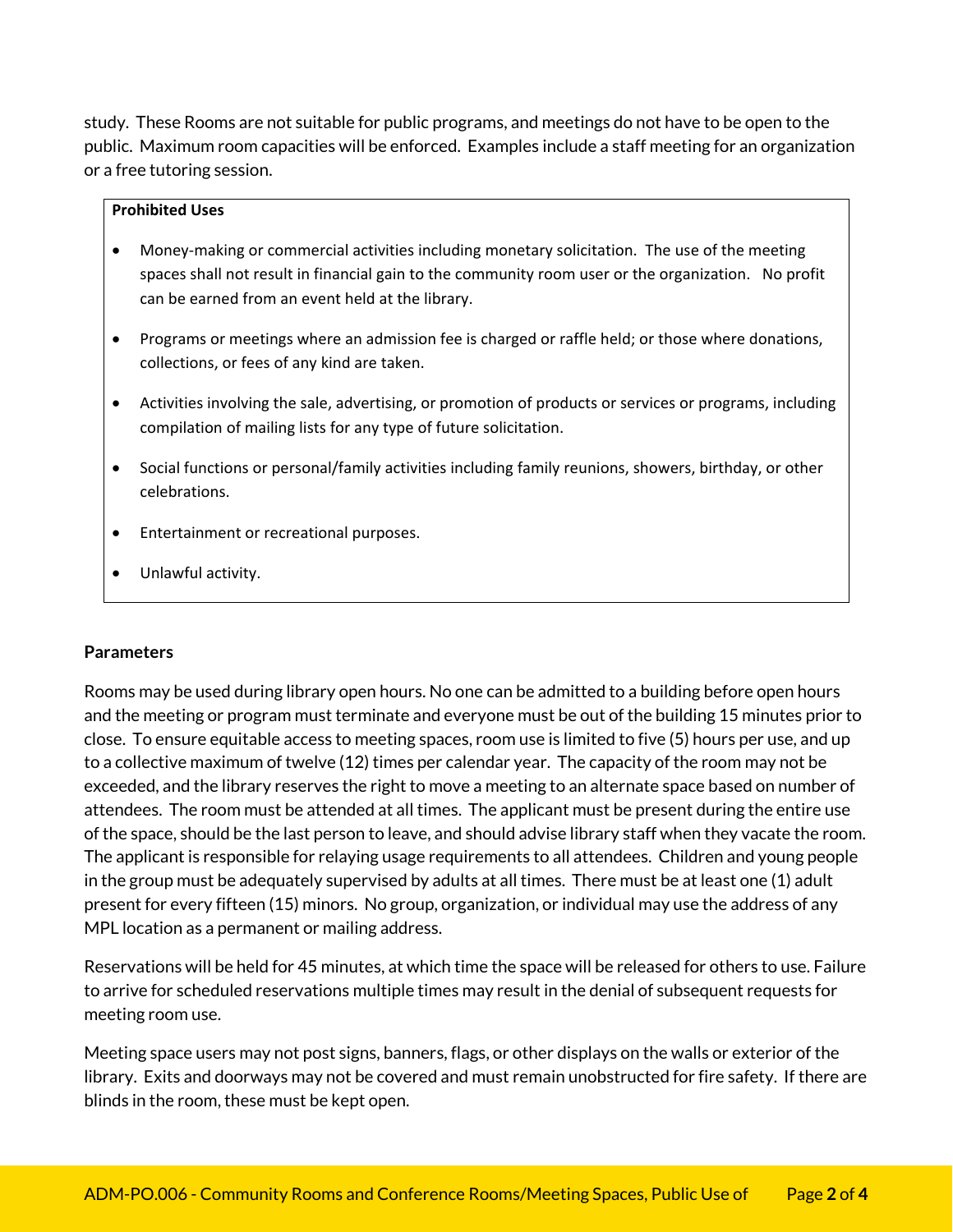No advance deliveries will be accepted by the library for meetings or programs. Materials may not be stored at the library before or after a room use. The library will not be responsible for any equipment or items left in the rooms.

Permission to use a space does not imply library endorsement of the views, aims, policies, or activities of any group or organization. Permission to use a space is revocable and does not constitute a lease.

### **Conduct**

Applicant is solely and fully responsible for the space and all of its contents, and for any and all loss/damage to the building, furniture, or equipment, including laptops, projectors, and other A-V equipment.

The applicant must manage the orderly behavior of all attendees, and the [Library Code of Conduct m](https://mpl.org/library/code_of_conduct/)ust be observed at all times. Use of the meeting spaces may not be disruptive of the programs and activities of the library, nor may it create a public safety hazard. Noise level is subject to regulation by staff. Smoking is not permitted.

In the event of misconduct, library staff may immediately terminate the event/meeting and clear the premises.

### **Setup, Cleanup, and Equipment**

Tables and chairs are available in all rooms for use by groups. Groups assume full responsibility for arranging their own Community Rooms and all spaces must be left in good order. Following the room use, the group must clean and restore the room to its original condition and setup arrangement. If additional custodial assistance is required to clean or repair the facility after the room use, the group will be billed a minimum of \$50 plus any actual cost of any damages.

Central's Krikelas Conference Room offers a laptop, LCD projector, DVD player, and television. LCD projectors are available in all branch library and Central Library Community Rooms. Laptop computers can be checked out for use inside the community room for patrons who have a laptop agreement on file (see the [Laptop Loan Policy\).](https://mpl.org/content/pdfs/LaptopLoanPolicy_TechSvcs.pdf) Library telephones and telephone jacks are for staff use only.

If utilizing laptop computers during a space use, users must work within MPL's computer environment. Users agree to comply with the library's Computer Use Policy and Laptop Agreement, including returning the laptop to staff on half (½) hour before closing. At the Central Library, laptops must be returned to the Periodicals Service Desk. The library is not able to provide computer instruction or technical assistance for equipment.

Light refreshments may be served by the group. Members of the group are responsible for bringing all serving equipment, napkins, cups, and other supplies needed for the refreshments. The group is further responsible for all food setup and cleanup. Alcoholic beverages are not permitted.

#### **Other Requirements**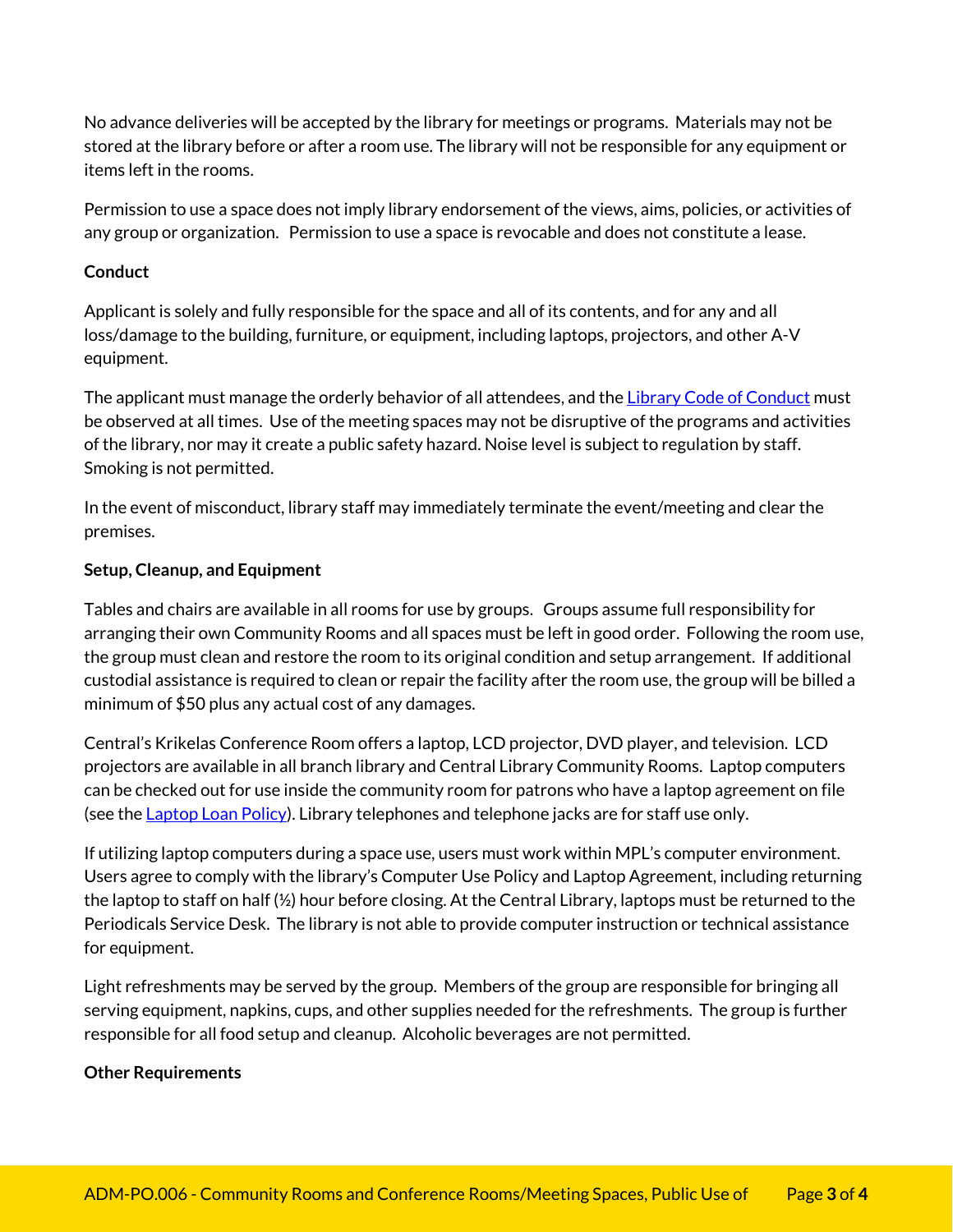All groups must comply with the Americans with Disabilities Act (ADA). Groups using the library's spaces must agree to meet ADA requirements and to provide requested accommodations for meetings or programs. The agreement to provide accommodations is to be included in the publicity or notices for each meeting or program as stated below.

Groups are responsible for producing their own notices or publicity for their event. Notices of meetings, flyers, news releases or any other promotional materials describing an event must include the correct library name and address. The library may not be identified as a co-sponsor of a program or meeting. Publicity must also include the following two statements:

- *Permission to use a library space does not imply library endorsement of the aims, views, policies, or activities of any group or organization.*
- *Upon reasonable notice, efforts will be made to accommodate the needs of individuals with disabilities. For more information or to request accommodations, contact us at (your telephone, address, email and/or other contact information).*

For programs, the contact person's name and contact information will be given to anyone who would like more information about the event.

The library may impose additional reasonable conditions for the use of its spaces to ensure that public or private property is not damaged through use of its facilities, and to ensure that the comfort, convenience, safety or welfare of the public is not disturbed. The library, at its discretion, may require a space user to provide adequate security services and/or insurance. A representative of the library may enter a room and attend any program or meeting held in library facilities.

Any departure from these policies may be made only with written authorization of the Milwaukee Public Library Director or designee. Based on space usage patterns, policies may be revised without notice.